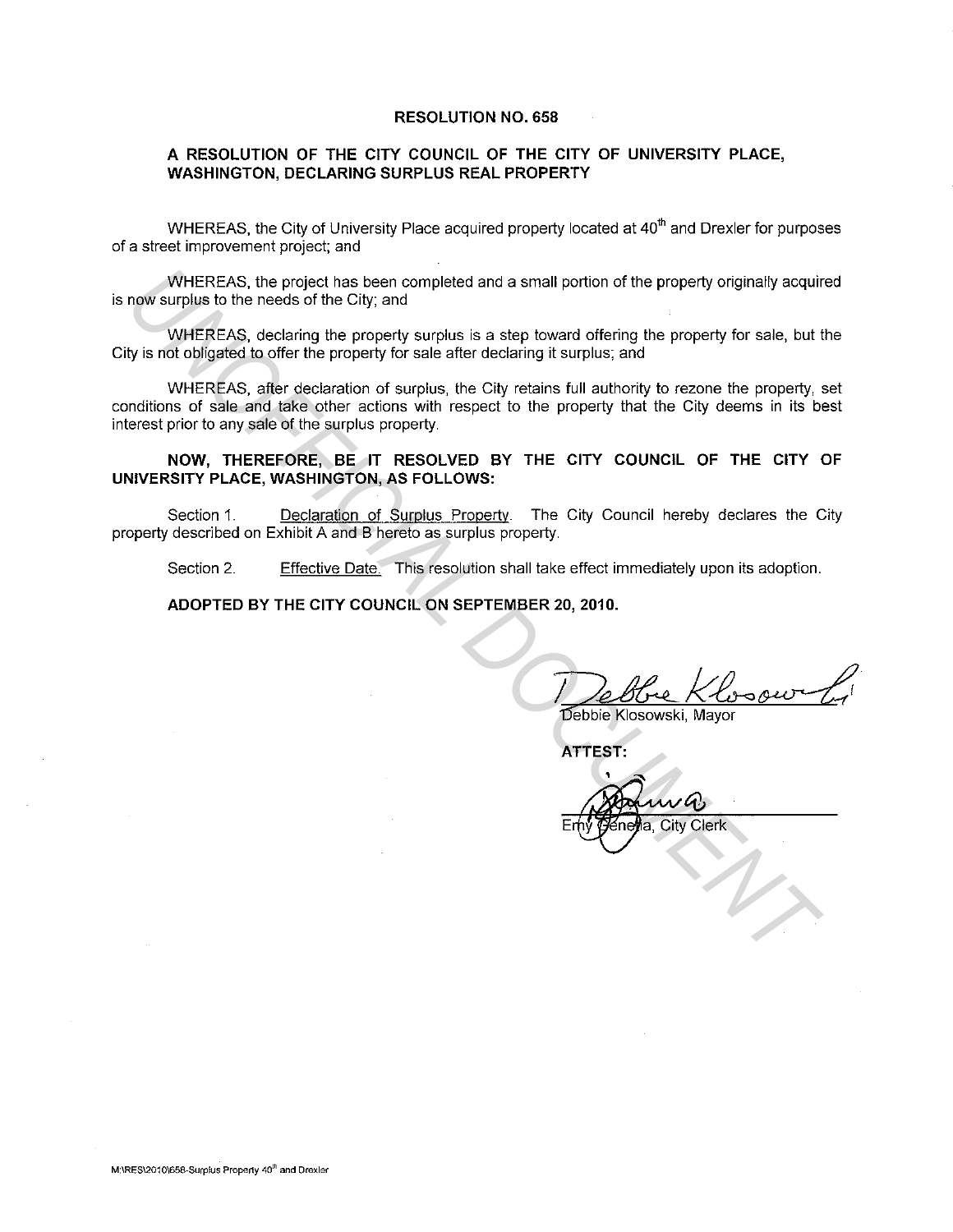#### **EXHIBIT A**

#### **LEGAL DESCRIPTION**

A PARCEL OF LAND LYING WITHIN SOUTHWEST QUARTER OF THE NORTHEAST QUARTER OF SECTION 15, TOWNSHIP 20 NORTH, RANGE 2 EAST OF THE WILLAMETTE MERIDIAN, CITY OF UNIVERSITY PLACE, PIERCE COUNTY, WASHINGTON AND MORE SPECIFICALLY DESCRIBED AS FOLLOWS:

COMMENCING AT THE SOUTHEAST CORNER OF SAID NORTHEAST QUARTER; THENCE SOUTH 89°09'33" WEST ALONG THE SOUTH LINE OF SAID NORTHEAST QUARTER, A DISTANCE OF 1855.61 FEET TO THE WEST LINE OF THE EAST I ACRE OF THE WEST HALF OF THE SOUTH ONE-THIRD OF THE SOUTHEAST QUARTER OF THE SOUTHWEST QUARTER OF SAID NORTHEAST OUARTER:

THENCE NORTH 00°34'35" EAST ALONG SAID WEST LINE 35.43 FEET TO THE POINT OF BEGINNING, SAID POINT ALSO BEING A POINT ON THE EASTERLY MARGIN OF DREXLER DRIVE AND ON A NON-TANGENT CURVE, CONCAVE NORTHEASTERLY, FROM WHICH THE RADIUS POINT BEARS NORTH 17°53'14" EAST, A DISTANCE OF 93.00 FEET;

THENCE NORTHWESTERLY AND CLOCKWISE ALONG SAID MARGIN AND THE ARC OF SAID CURVE THROUGH A CENTRAL ANGLE OF 24°44'19", A DISTANCE OF 40.15 FEET, TO THE BEGINNING OF A COMPOUND CURVE, CONCAVE NORTHEASTERLY, HAVING A RADIUS OF 33.00 FEET; THENCE ALONG THE ARC OF SAID CURVE, THROUGH A CENTRAL ANGLE OF !0°50'04", A DISTANCE OF 6.24 FEET, TO THE BEGINNING OF A COMPOUND CURVE, CONCAVE NORTHEASTERLY, HAVING A RADIUS OF 133.00 FEET; FOURTHEAST OVARITELE STATISTY CONTINUES TO THE SOLUTION CONTINUES TO THE CONTROL CONTROL CONTROL CONTROL CONTROL CONTROL CONTROL CONTROL CONTROL CONTROL CONTROL CONTROL CONTROL CONTROL CONTROL CONTROL CONTROL CONTROL CONTR

THENCE ALONG THE ARC OF SAID CURVE, THROUGH A CENTRAL ANGLE OF 19°29' 13", A DISTANCE OF 45.23 FEET, TO THE BEGINNING OF A COMPOUND CURVE, CONCAVE **NORTHEASTERLY, HAVING A RADlUS OF 484.50 FEET;** 

THENCE ALONG THE ARC OF SAID CURVE, THROUGH A CENTRAL ANGLE OF 2°22'55", A DISTANCE OF 20.14 FEET;

THENCE SOUTH 89°06' 19" WEST 3.27 FEET;

THENCE NORTH 13°40'29" WEST 102.29 FEET TO THE NORTH LINE OF THE SOUTH ONE-THIRD, OF THE SOUTHEAST QUARTER, OF THE SOUTHWEST QUARTER, OF AFORESAID NORTHEAST QUARTER;

THENCE LEAVING THE AFOREMENTIONED EASTERLY MARGIN, NORTH 89°07'34" EAST, ALONG **SAID NORTH LINE, 93.71 FEET TO THE WEST LlNE OF AFORESAID EAST I ACRE;**  THENCE SOUTH 00°34'35" WEST, ALONG SAID WEST LINE, 185.05 FEET TO THE POINT OF BEGINNING.



MELVIN F. GARLAND, P.L.S. WASHINGTON STATE REGISTRATION NO. 18902

APEX ENGINEERING, PLLC 2601 SOUTH 35TH ST. SUITE 200 TACOMA, WASHINGTON 98409 TELEPHONE: (253) 473-4494<br>FAX: (253) 473-0599 (253) 473-0599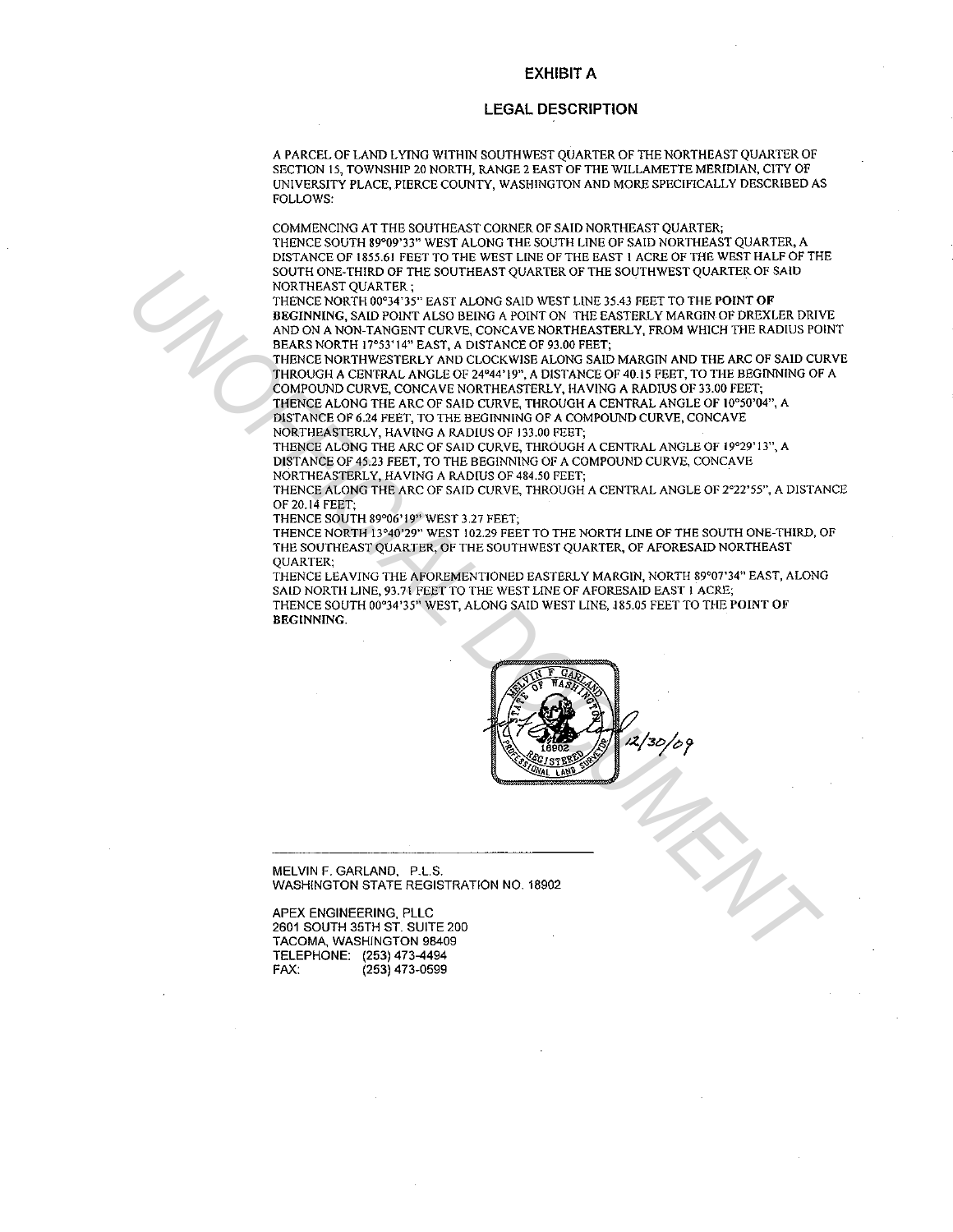